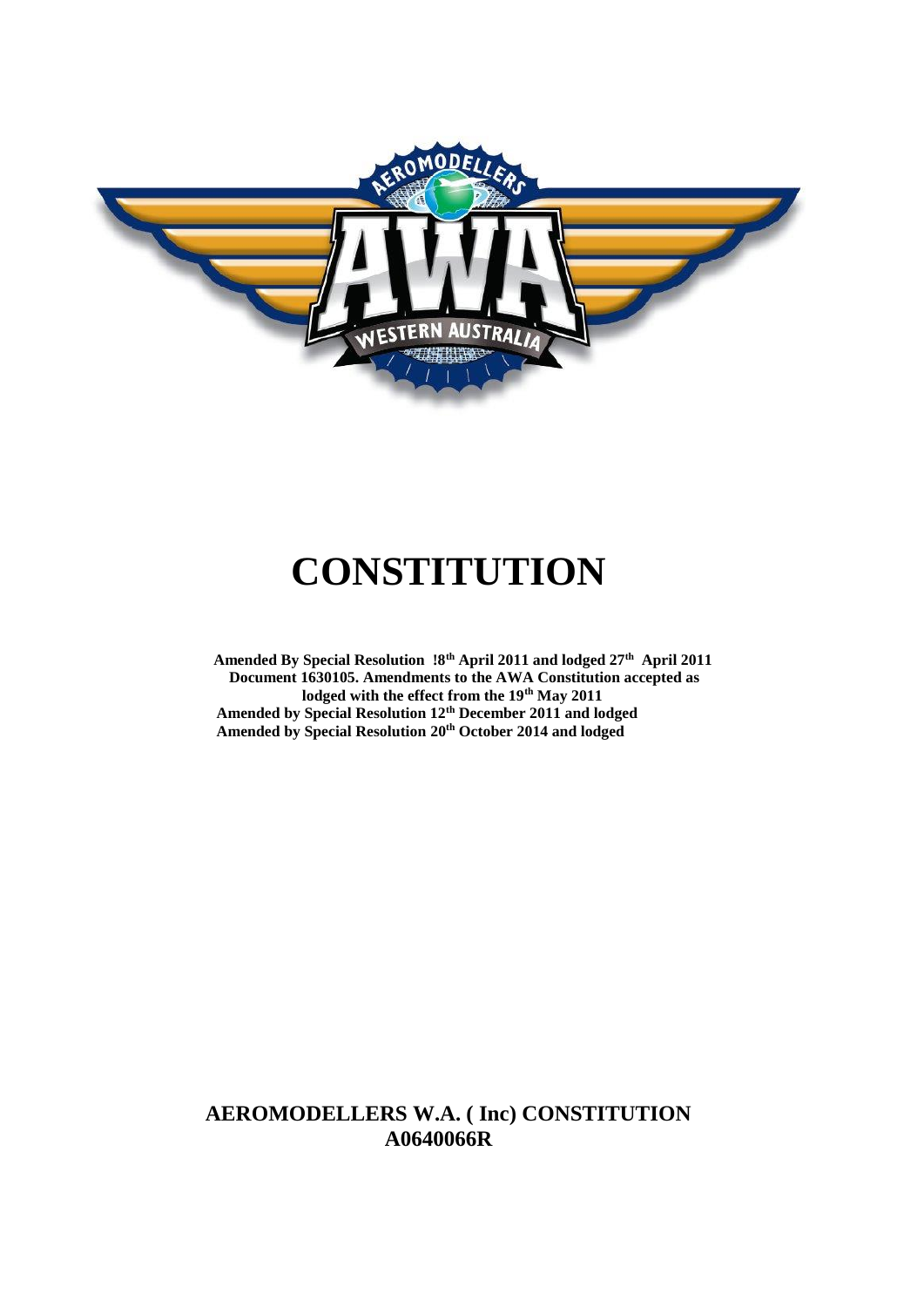# **INDEX**

- 
- 
- **3.** Repeal of Previous Constitution **15.** General Committee **27.** Meetings **27.** Amendment of this Constitution **16.** Election of Office Bearers **28.** Proceedin
- **4.** Amendment of this Constitution **16.** Election of Office Bearers **28.** Proceedings at Meetings
- **5.** Objects **17.** President **29.** Quorum
- **6.** Income and Property **18.** Vice President **30.** Voting Rights **7.** Powers **19.** Secretary **31.** By-Laws
- 
- 
- **9.** Register of Members **21.** Contest Secretary **33.** Dissolution of AWA
- 
- 
- 
- **1.** Name **13.** Disputes Resolution and Disciplinary Action **25.** Casual Vacancies<br> **26.** Club Member De **14.** Executive Committee **26.** Club Member De
	-
	-
	-
	-
	-
	-
	-
- **10.** Financial Year **22.** Public Relations Officer **34.** Inspection of Records
	- 23. Magazine Editor
- **12.** Resignation of Members **24.** Chief Flying Instructor
- 
- **2.** Definition **14.** Executive Committee **26.** Club Member Delegates
	-
	-
	-
	-
	-
- **7.** Powers **19.** Secretary **19.** Secretary **31.** By-Laws **8.** Membership **20.** Treasurer **32.** Common **82.** Common Seal
	-
	-

# **1. NAME**

The name of the Association is **Aeromodellers W.A. (Inc)** (hereinafter called "AWA").

# **2. DEFINITIONS**

- **2.1** "Delegate" means a Delegate chosen by a Club Member to represent it at meetings of AWA.
- **2.2** "Meeting" means the Annual General Meeting, Special General Meetings and/or General Meetings.
- **2.3** "The Act" means the Association Incorporation Act 1987 as amended or any legislation that replaces or repeals the Act.

Unless the context otherwise requires –

- (a) Expressions defined in the Act or any modification made by any law in force at the date at which this Constitution shall take effect have the meanings do defined:
- (b) The singular includes the plural;
- (c) Masculine includes the feminine and vice versa;
- (d) Writing includes print and anything in the nature of print;
- (e) .Month means calendar month.

#### **3. REPEAL of PREVIOUS CONSTITUTION**

**3.1** This Constitution repeals the previous Constitution but shall not, except as expressly or by necessary implication provide herein, affect any right, duty or liability or any matter or thing done, commenced or acquired or imposed under or by virtue of the previous Constitution.

#### **4. AMENDMENT OF THIS CONSTITUTION**

**4.1** This constitution may be added to, repealed or amended by special resolution at any Annual or Special General Meeting provided that notice of the special resolution to amend the Rules shall be included in the notice of meeting and no special resolution shall be deemed to have been passed unless it be carried by a majority of at least three fourths of the Members voting.

#### **5. OBJECTS**

- **5.1** To encourage the development of Model Aircraft and Model Aviation in Western Australia.
- **5.2** To affiliate with other bodies with similar objectives & interests in the development of Model Aviation.

# **6. INCOME AND PROPERTY**

**6.1** The property of AWA shall be applied solely towards the promotion of the objects or purposes of the association and no part of that property or income may be paid or otherwise distributed, directly or indirectly, to members, except in good faith in the promotion of those objects or purposes.

- 
-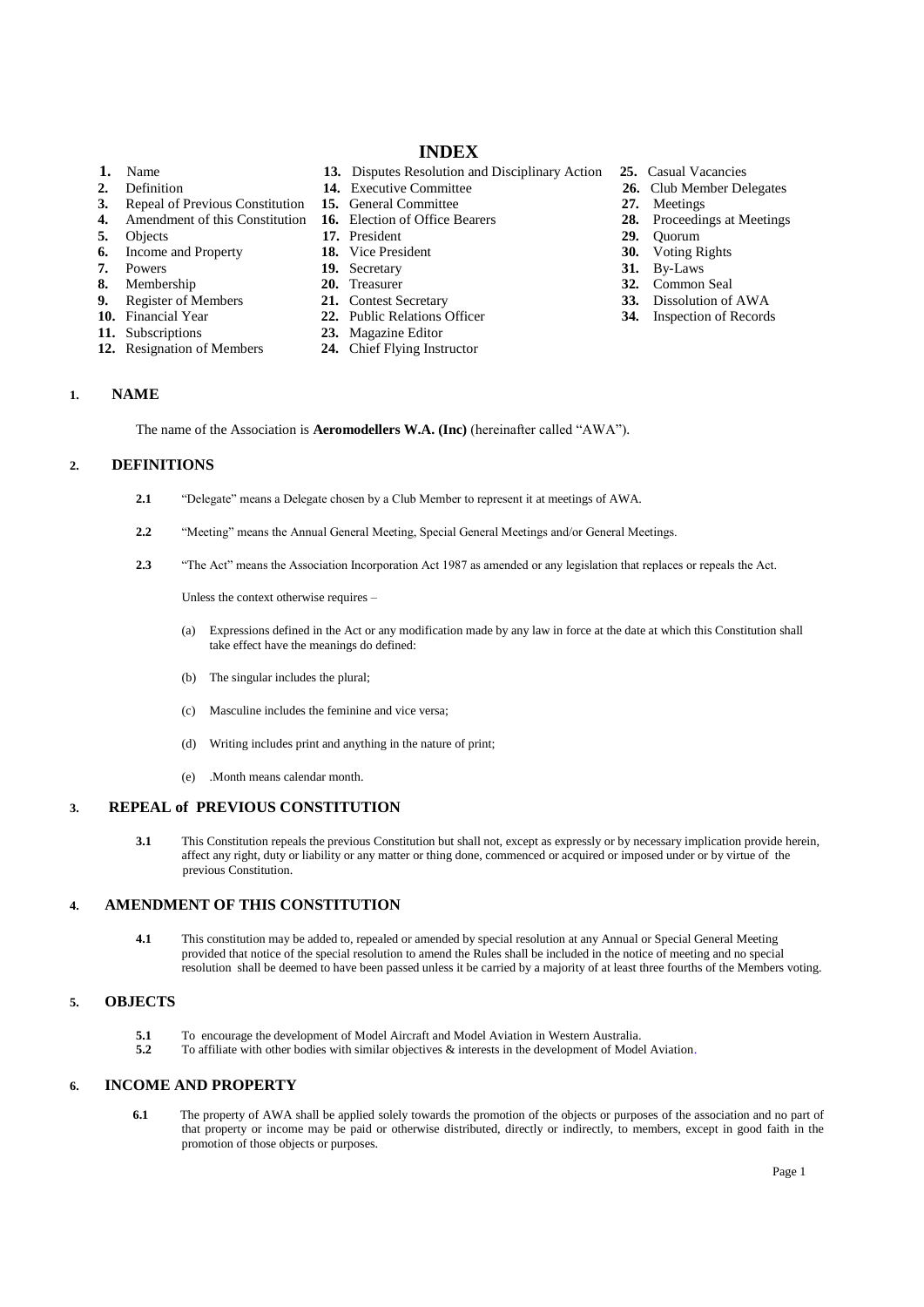# **7. POWERS**

- **7.1** The Powers conferred on AWA are the same as those conferred by Section 13 of the Act, so that subject to the Act and any additions, exclusions or modifications inserted below, AWA: May do all things necessary or convenient for carrying out its objects and purposes, and in particular, may:
- **7.1.1** open and operate bank accounts;
- **7.1.2** invest its money (a) 1n any security in which trust monies may lawfully be invested; or (b) in any other manner authorised by the rules of AWA
- **7.1.3** appoint agents to transact any business of AWA on its behalf;
- **7.1.4** enter into any other contract AWA considers necessary or desirable; and
- **7.1.5** to acquire by purchase lease or otherwise land, buildings, plant and equipment and to permit the same to be used by members, employees and servants of AWA either gratuitously or for payment either as trustee or otherwise, but does not have power to do any act or thing as a Trustee that, if done otherwise than as a Trustee, would contravene the Act or this constitution;
- **7.1.6** to trade either directly or indirectly in the purchase or manufacture and sale of material and equipment necessary or auxiliary to the objects of AWA in so far as such trade is to the benefit and convenience of members;
- **7.1.7** to trade in the purchase and resale of all kinds of liquor refreshments and provisions required or used by members and their friends in compliance with the Liquor (Licensing) Act 1963 as amended or any re-enactment or statutory modification thereof for the time being in force;
- **7.1.8** to promote and conduct either alone or jointly with any other association club or persons meetings competitions and matches in connection with the objects of AWA and to offer give or contribute towards prizes medals and awards therefore and to promote give or support dinners balls concerts and other entertainment;
- **7.1.9** to acquire by purchase or otherwise and to let or sub-let any premises, plant and equipment for the operation of services for the benefit of members;
- **7.1.10** to borrow or raise and give security for money by the issue of or upon bonds, debentures, debenture stock, bills of exchange, promissory notes or other obligations or securities of AWA or by mortgage or charge upon all or any part of the property of the Association or without security and upon such terms as to priority or otherwise as AWA shall think fit provided that the total amount of borrowing in excess of \$1,000.00 in any financial year shall first be approved by a majority of the members present and voting at a general meeting.

#### **8. MEMBERSHIP**

- (a) All AWA Membership renewal registrations fall due at the start of each financial year.
- (b) Renewals or New Applications to be in such form as the Executive Committee from time to time directs.
- **8.1** All Membership of AWA shall be Registered Financial Members and be bound by the rules of AWA, MAAA and CASA 101 and shall be open to the following :
- **8.2** "Club Members" are Aeromodelling Clubs incorporated under the Act.
- **8.3** "Affiliate Members" are natural persons being Members of a Club Member.
- **8.4 "**Junior Affiliate Members" are natural persons who are financial Members of a Club Member under the age of eighteen (18) years.
- **8.5 "**Country Affiliate Members" are natural persons interested in the objects of AWA and who reside at a distance from the nearest . Aeromodelling Club.
- **8.6 "**Honorary Affiliate Member" are Affiliate Member s who in the unanimous opinion of the Executive Committee have performed some outstanding service of a definite benefit to the Model Aircraft movement and has been awarded Life Membership in AWA.
- **8.7** Associate Members :- such Individuals or Organizations with similar interests as may be recognised by AWA but without having voting rights. These Members may be charged with specific responsibilities to AWA.
- **8.8** "Park Flyers Member" a natural person without voting rights and having restricted Insurance cover whose activities are restricted to Park Flyer models within Local Government approved parks within Western Australia .
- **8.9** A Club who wishes to become a Member or a country Person wishing to become a country member must:
	- (a) As a club applying for AWA Membership, must include all of it's Financial Members and be nominated by one Club Member and seconded by another.
		- (b) As a country Person wishing to become an AWA Country Affiliate Member sign the application and be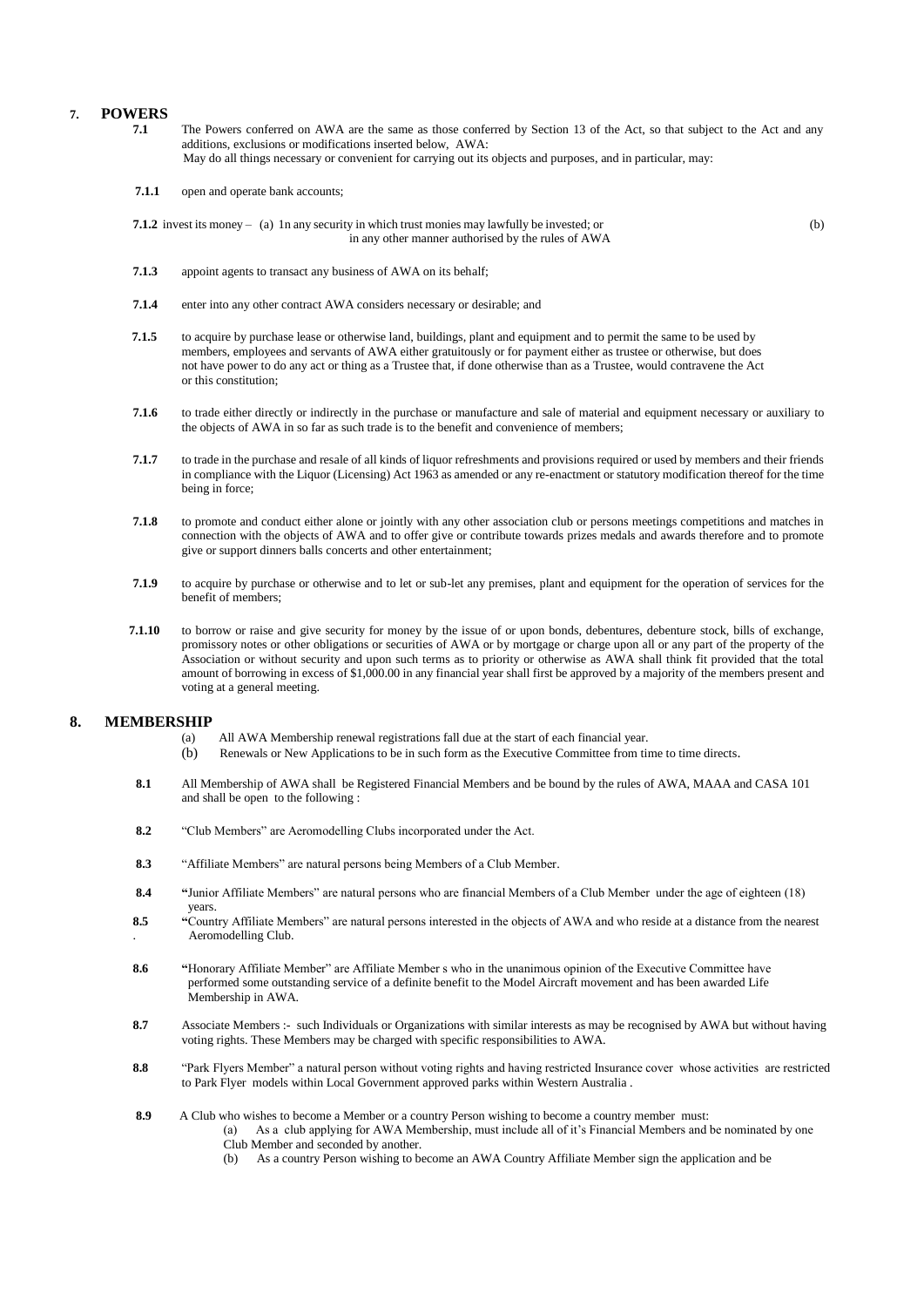**8.10** Applications submitted to the Secretary to be accepted or rejected at a duly constituted meeting by a majority vote in person or by proxy.

#### **9. REGISTER of MEMBERS**

.

**9.1** The Treasurer shall keep at his place of residence or at the registered office of AWA a Register of Members showing the amount and date of the payment of subscriptions payable by all Members and immediately upon the admission of a new member of any category provided by this constitution shall record such admission in such Register.

#### **10 FINANCIAL YEAR.**

**10.1** The AWA financial year is from the  $1<sup>st</sup>$  July to the following  $30<sup>th</sup>$  June

#### **11 SUBSCRIPTIONS.**

**11.1** The entrances fees, subscriptions and other amounts (if any) to be paid by all members shall be determined at an Annual General Meeting or a Special General Meeting.

#### **12 RESIGNATION of MEMBERS.**

- **12.1** A Member is not entitled to resign from membership of AWA except in accordance with this Rule.
- **12.2** A Member who has paid all amounts payable by the Member to AWA may resign from membership of the association by first giving notice in writing to the secretary of the Member's intention to resign whereupon the member ceases to be a Member.
- 12.3 When a Member resigns, the Treasurer shall make an appropriate entry in the Register of Members recording the date on which the Member ceased to be a Member.

#### **13 DISCIPLINARY ACTION AND DISPUTES RESOLUTION**

- **13.1** The Executive or General Committee may call a Executive Committee Meeting for Disciplinary Action if in it's opinion a Member :
	- (a) Has persistently and wilfully neglected to comply with the provisions of the ACT governing the Rules or By Laws of AWA or:
	- (b) Has persistently and wilfully acted in a manner prejudicial to the interest of AWA or;
	- (c) Has persistently and wilfully failed to observe the prescribed safety rules or;
	- (d) Has been party to fraudulent or dishonest practices.
- **13.1.1** The Secretary shall send by prepaid mail, email or by hand, a written notice to the Member giving the time date and place of the Special Disciplinary Meeting stating the reason and affording the member the opportunity to attend the meeting.
- **13.1.2** After affording the member the opportunity to be heard the Executive Committee will decide an appropriate cause of action with not less than a 2/3 majority.
- **13.1.3** The Secretary shall confirm in writing to the member the action taken and the reason for the action & the Member's right of appeal in accordance with the Disputes Resolution..
- **13.1.4** A Member who exercises their right to appeal must notify the Secretary in writing with in 14 days stating the grounds on which they are appealing the action.
- **13.2 Disputes Resolution** The grievance procedure set out in this rule applies to disputes under these rules between members and AWA.
- **13.2.1** The parties to the dispute must meet and discuss the matter in dispute and if possible, resolve the dispute within fourteen (14) days after the dispute comes to the attention of all of the parties.
- **13.2.2** If the parties are unable to resolve the dispute at the meeting, or if a party fails to attend that meeting, then the parties must, within ten (10) days, hold a meeting in the presence of a Mediator.
- **13.2.3** The Mediator must be
	- (a) a person chosen by agreement between the parties; or
	- (b) in the absence of agreement
		- (i) in the case of a dispute between a Member and another Member, a person appointed by the Executive Committee;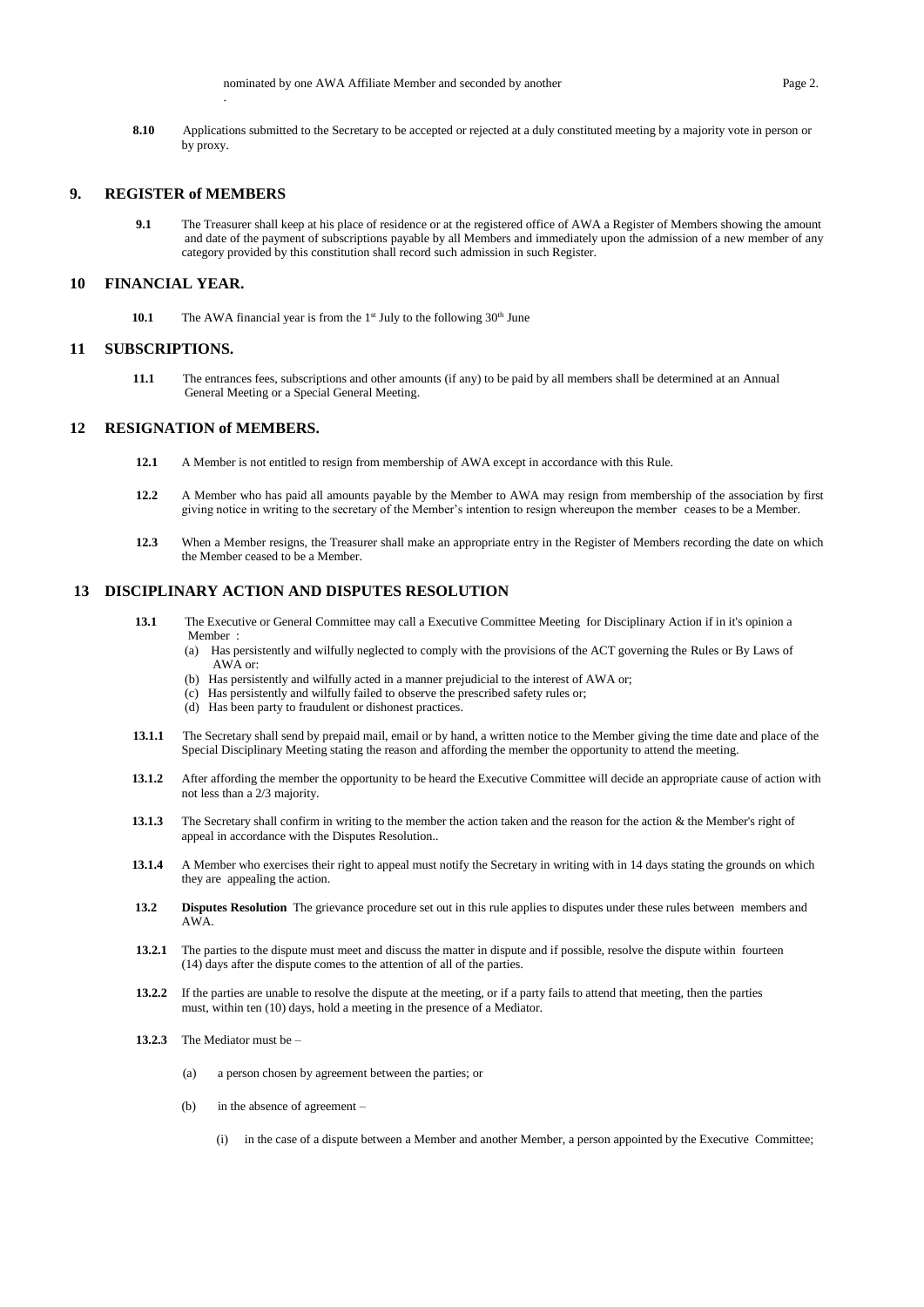(ii) in the case of a dispute between a Member and AWA, a person who is a Mediator appointed to, or employed , by a not for profit organization

Page 3.

- **13.2.4** A Member of AWA can be a Mediator
- . **13.2.5** The Mediator cannot be a Member who is a party to the dispute.
- **13.2.6** The parties to the dispute must, in good faith, attempt to settle the dispute by mediation.
- **13.2.7** The Mediator, in conducting the mediation, must
	- (a) give to the parties to the mediation process every opportunity to be heard;
	- (b) allow due consideration by all parties of any written statement submitted by any party; and
	- (c) ensure that natural justice is accorded to the parties to the dispute throughout the mediation process.
- **13.2.8** The mediator must not determine the dispute.
- **13.2.9** The Mediation must be confidential and without prejudice.
- **13.2.10** If the Mediation process does not result in the dispute being resolved, the parties may seek to resolve the dispute in accordance with the Act or otherwise at all.

# **14 EXECUTIVE COMMITTEE.**

- **14.1** The Executive Committee is invested with the responsibilities of the day to day administration of AWA.
- **14.2** The affairs of AWA will be managed exclusively by the Executive Committee consisting of:
	- **14.2.1** President;
	- **14.2.2** Two Vice Presidents;
	- **14.2.3** Secretary;
	- **14.2.4** Treasurer;
	- **14.2.5** Contest Secretary;
	- 14.2.6 Public Relations Officer;
	- **14.2.7** Magazine Editor; and
	- **14.2.8** Chief Flying Instructor

#### **15 GENERAL COMMITTEE.**

15.1 The Executive Committee may delegate its responsibilities to the General Committee which shall comprise the Members of the Executive Committee with two (2) Delegates from each of the Club Members.

#### **16 ELECTION of OFFICE BEARERS.**

- 16.1 All positions on the Executive Committee and the General Committee shall be declared vacant at the Annual General Meeting. However the Members who filled those positions shall remain eligible for re-election. Nominations of candidates for election to the Executive Committee and / or the General Committee:
	- **16.1.1** shall be made in writing, and be accompanied by the written consent of the candidate (which may be endorsed upon the nomination form ); and
	- **16.1.2** shall be delivered to the Secretary not less than 14 days before the date fixed for the Annual General Meeting at which the election is to take place.
- **16.2** If no nomination is received then the outgoing incumbent shall be considered re-elected unopposed.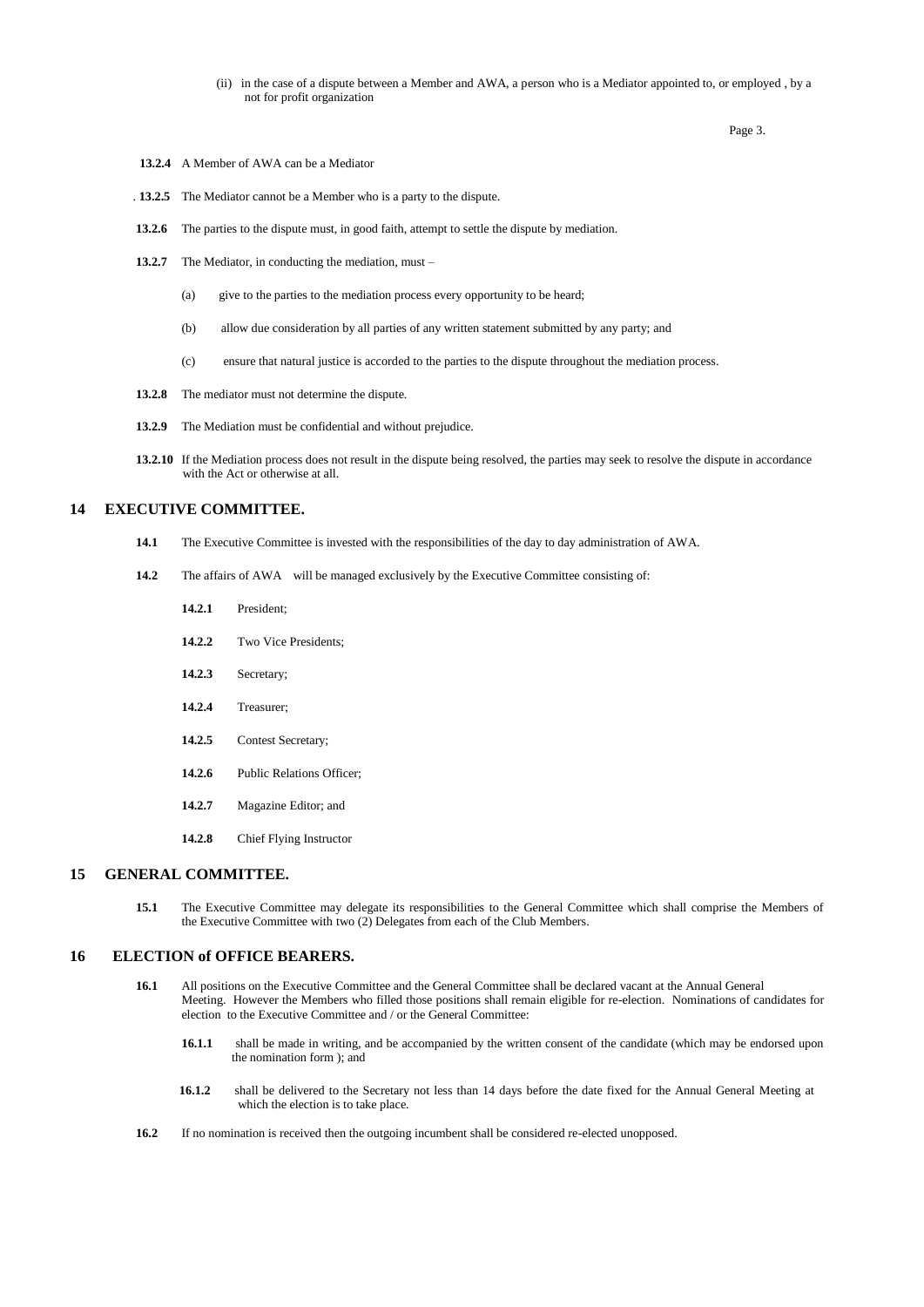- **16.3** If not more than one (1) Candidate is nominated for a particular position the Candidate, shall be deemed to be elected to that position.
- **16.4** If more than one (1) Candidate is nominated for a particular position an election shall be held at the said Annual General Meeting by a majority vote.
- Page 4 **16.5** If no nominations for a particular position are received the nominations shall be called for at the said Annual General Meeting.
- **16.6** The newly elected candidates may appoint suitable candidates to vacant positions if no such nominations are received

#### 17 **PESIDENT**

**17.1** The President shall preside over all Meetings.

#### **18 VICE PRESIDENT**

- **18.1** Up to (2) two Vice Presidents may be elected by majority vote at an Annual General meeting.
- 18.2 In the absence of the President at any meeting a Vice President if present will preside.

#### **19 SECRETARY**

- **19.1** The Secretary shall:
- **19.1.1** coordinate the correspondence of the AWA; and
- 19.1.2 keep full & correct minutes of the proceedings of the meetings of the Committees of the AWA.
- **19.2** custody of all books, documents, records and securities of the AWA.
- **19.3** in the absence of the Secretary, either the Treasurer, Vice President or another Member of the Executive may be appointed by the Committee to carry out the functions of the Secretary for the duration of the meeting.

#### **20 TREASURER**

- **20.1** The Treasurer shall:
- **20.1.1** collect and receive all monies due to AWA and make payments authorised by AWA; and
- **20.1.2** to keep accurate accounts and books showing the financial affairs of AWA with full details of all receipts and expenditure connected with the activities of the association.

#### **21 CONTEST SECRETARY.**

**21.1** The Contest Secretary shall be responsible for the administration of all competition State Events within Western Australia, in accordance with the By-Laws (if any).

#### **22 PUBLIC RELATIONS OFFICER**

**22.1** The Public Relations Officer shall be responsible for the publicity and promotion of AWA activities.

# **23 MAGAZINE EDITOR**

- **23.1** The Magazine Editor shall compile the publication in accordance with the objects of AWA and as directed by the Executive Committee.
- **23.2** The Magazine publication is to promote the aims of AWA and the activities of Model Aircraft or Model Aviation.

#### **24 CHIEF FLYING INSTRUCTOR**

**24.1** The Chief Flying Instructor shall coordinate all Flight Training as approved by AWA and its by-laws.

## **25 CASUAL VACANCIES**

- **25.1** A casual vacancy occurs when an Executive Committee Member:
- **25.1.1** dies;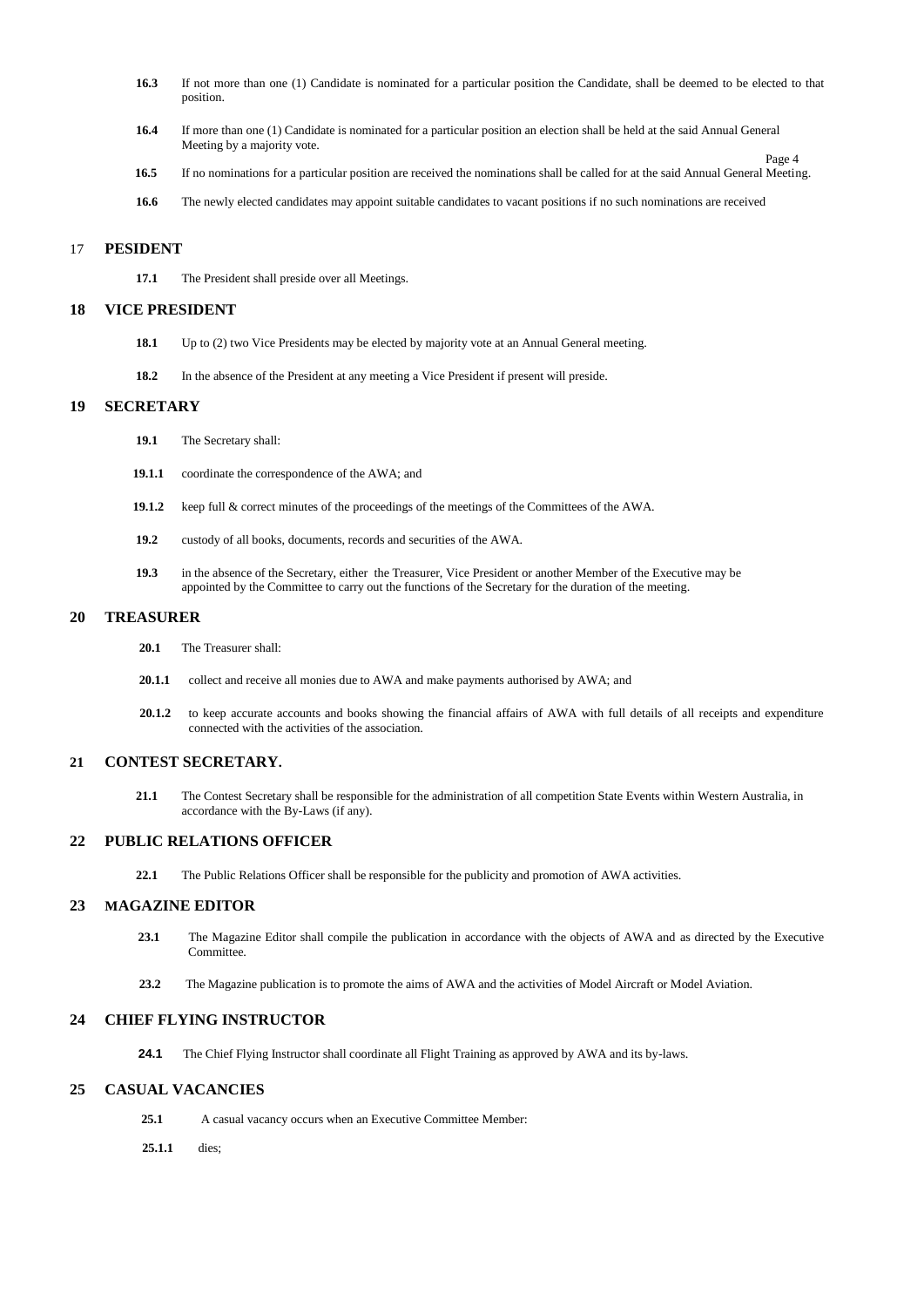- 25.1.2 resigns by notice in writing delivered to the President; or
- 25.1.3 if the resigning Executive Committee Member is the President or Vice President;
- 25.1.4 is convicted of a Criminal act or an offence under the ACT; or Page 5.
- **25.1.5** is permanently incapacitated by physical or mental ill health;
- **25.1.6** is absent for three (3) Committee Meetings in the same financial year, of which he/she has received notice without tendering an apology to the person presiding at each of those Committee meetings or;
- **25.2** ceases to be a Member of AWA.
- **25.3** When a Casual Vacancy within the Executive Committee exists it may appoint a Member to fill that vacancy:
- 25.3.1 a Member so appointed shall hold office until the next Annual General Meeting; and
- **25.3.2** be eligible for election to Membership to the Executive Committee at the next following Annual General Meeting.

#### **26. CLUB MEMBER DELEGATES.**

- **26.1** Club Members are represented by any two (2) Delegates chosen from their Clubs.
- **26.2** A Delegate who is a Member of more than one (1) Club Member can only represent one Club.

#### **27. MEETINGS.**

**27.1** If within half an hour of the time appointed for the start of any meeting a quorum is not present then the meeting shall become a meeting of the Executive Committee.

#### **27.2 Annual General Meeting**

- **27.2.1** The Association shall in each year, cause to be held an Annual General Meeting not later than four (4) months from the end of that financial year.
- **27.2.2** The Secretary shall, at least twenty one (21) days before the date fixed for holding the Annual General Meeting, cause to be sent by pre-paid post, or by email, to each member's address appearing in the register of members, or in person, a notice specifying the place, date and time of the Annual General Meeting and the nature of the business to be transacted.
- **27.2.3** The business of the Annual General Meeting shall be to receive the annual report of the president, the balance sheet, profit and loss account and trading account and the Auditor's Report on such balance sheet and accounts to elect officers and committee and Auditors for the forthcoming year in accordance with this Constitution and to consider such other business as may be properly before the meeting.

#### **27.3 Special General Meeting.**

- **27.3.1** The Executive or General Committee may at any time convene a Special General Meeting for a special resolution.
- **27.3.2** Five delegates may give a written request for a Special General Meeting for a special resolution.
- **27.3.3** The Executive Committee shall convene a Special General Meeting within 30 days. of receiving a written request.
- **27.3.4** If a Special General Meeting is not convened within the said thirty (30) days:
	- (a) the Delegates that made the request concerned may themselves convene a Special General Meeting as if they were the Executive Management Committee or;
	- (b) the Member who gave the notice concerned may himself or herself convene a Special General Meeting as if he or she were the Executive Committee.
- **27.3.5** The Secretary shall give to all members, not less than twenty one (21) days notice in writing of the Special General Meeting as for the AGM and state the Purpose or the Special Resolution for which the meeting is to be convened stating when, where and time of that meeting.
- **27.3.6** No business, other than the purpose for convening the Special General Meeting may be transacted at a Special General Meeting

#### **27.4 Executive Committee Meeting**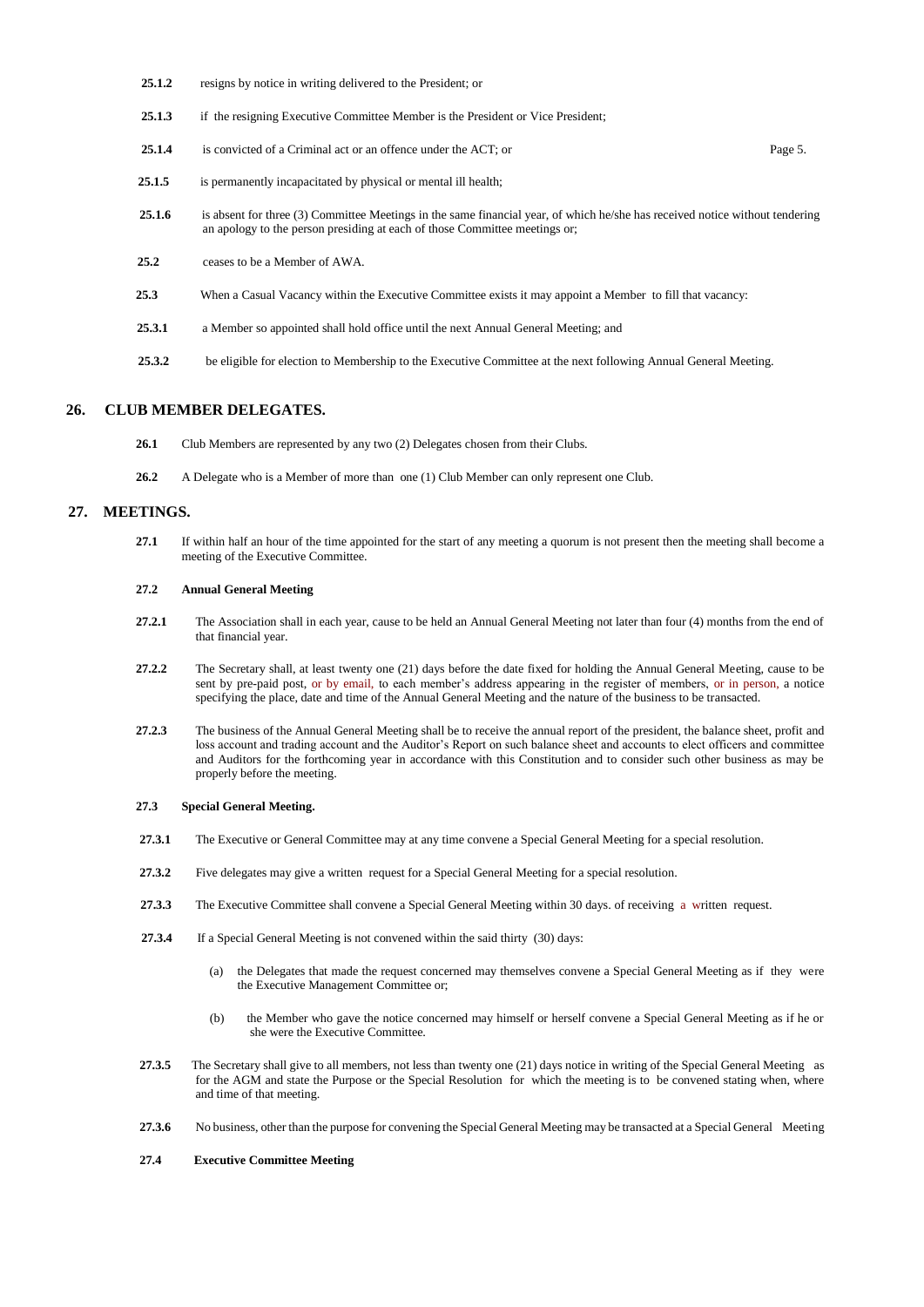- **27.4.1** The Executive Committee may convene such meetings as and when required.
- **27.4.2** Any decisions made by the Executive Committee shall be made by ordinary resolution and decided by a majority vote. Page 6
- **27.4.3** The Executive Committee may from time to time and as the need arises convene a sub committee to be a working party on a specific project, to report back to the Committee with its findings, outcomes & recommendations.

.

#### **27.5 General Committee Meeting**

- **27.5.1** The General Committee shall deal with the day to day running of the association.
- **27.5.2** Any decisions made by the General Committee shall be made by ordinary resolution and decided by a majority vote.
- **27.5.3** The General Committee may at any time appoint a Sub Committee to deal with a project or agenda item as a working party to report back to the Committee.

#### **28. PROCEEDINGS AT MEETINGS**

**28.1** At all General Meetings and those of the Executive and General Committees the President or in his absence, a Vice or a Member selected by the Committee shall take the chair. Every Member present shall be entitled to one vote upon every motion and in the case of an equality of votes the President shall have a second or casting vote.

# **29. QUORUM.**

- 29.1 At an Annual General Meeting shall be (10) ten of the Member Clubs eligible to vote, who are represented by Delegates present or by proxy.
- 29.2 At a Special General Meeting (other than for disciplinary action) shall be (10) ten of the Member Clubs eligible to vote, who are represented by Delegates present or by proxy..
- **29.3** At an Executive Committee Meeting shall be five (5) which shall include the President or in his absence the Vice President the Secretary & the Treasurer.
- **29.4** At a General Committee Meeting shall be ten (10) Delegates to vote and shall include the President or his Vice, the Secretary and the Treasurer.

# **30. VOTING RIGHTS.**

- **30.1** Upon any question arising at a General Meeting of AWA a Delegate has one vote only.
- **30.2** All votes shall be given personally or by proxy (when permitted).
- **30.3** In the case of an equality of votes on a question at a General Meeting, the person presiding is entitled to exercise a second or casting vote.
- **30.4** A Member or Delegate or proxy is not entitled to vote at any General Meeting unless all money due and payable by the Member or proxy has been paid, other than the amount of the annual subscription payable in respect of the then current year.
- **30.5** Any Delegate may move that any matter be dealt with by a postal vote, if he/she has the support of (9) nine other Delegates.
- **30.6** The Secretary shall send by pre-paid post, by email or in person , the postal vote forms no later than 21 days before the General Meeting in which the Member or Delegate is entitled to vote.
- **30.7** The Members shall return the postal vote forms so that it arrives at the registered office of AWA no later than five (5) days before the said meeting.
- **30.8** Each Member Club Having one (1) vote for each ten (10) Affiliates Members or part thereof at the time of the Meeting when the postal vote was called. A majority of postal votes will decide the resolution subject to the postal vote.
- **30/9** Voting for an Annual General Meeting or Special General Meeting is open to all Registered Financial Affiliate Members who are entitled to vote who are present, or by proxy .

# **31. BY-LAWS**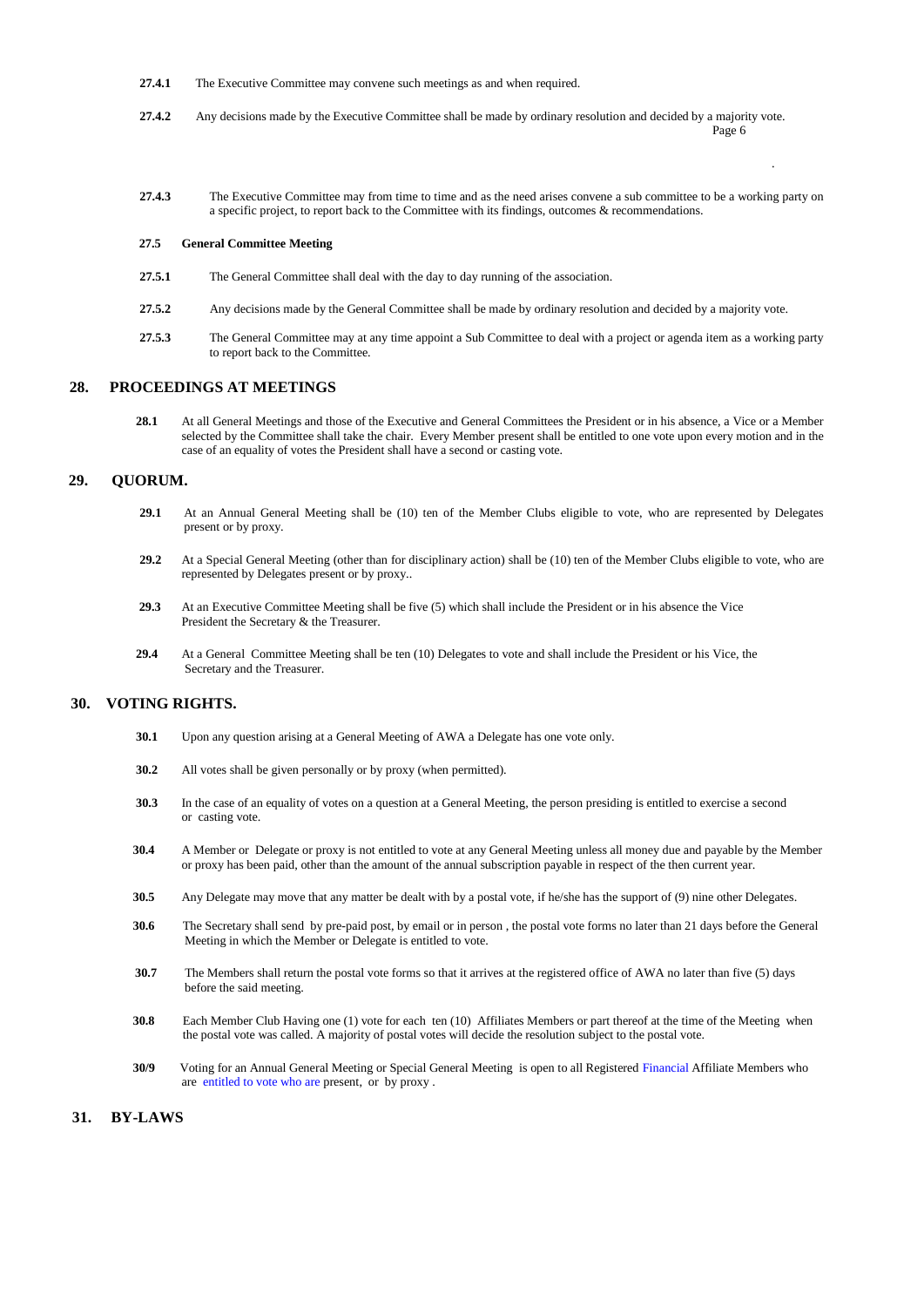**31.1** The Executive or General Committee is empowered to make repeal and amend such By-Laws as they may from time to time consider necessary for the well-being of AWA which By-Laws repeals and amendments shall have effect until otherwise determined by the Executive or General Committee.

**Page 7.** 

# **32 COMMON SEAL.**

- **32.1** The AWA shall have a Common Seal on which its Corporate name shall appear in legible characters.
- **32.2** The Common Seal of the AWA shall not be used without the express authority of the Executive Committee and every use of the Common Seal shall be recorded in the minutes.
- **32.3** The affixing of the Common Seal shall be witnessed by any two (2) of the President, the Secretary or the Treasurer.
- **32.4** The Common Seal of the AWA shall be kept in the custody of the Secretary or of such person as the Executive Committee from time to time may decide.

#### **33. DISSOLUTION of AWA**

**33.1** If upon winding up of the Association, there remains after satisfaction of all its debts and liabilities any property whatsoever, the same shall not be paid or distributed amongst the Members or former Members, but shall be given or transferred to another Association Incorporated under the Act which has similar objects and to which income tax deductible gifts can be made as approved by the Commissioner of Taxation and which Association shall be determined by resolution of the Members.

## **34. INSPECTION OF RECORDS**

- **34.1** Any AWA Member has the right to access the following and may, by giving notice in writing to the Executive, arrange a mutually agreeable day, time & place.
	- (a) Register of Members
	- (b) Current copy of the Rules
	- (c) Record of Office Holders
- **34.2** The Member may make a copy of, or take extracts from, those records but shall have no right to remove for this purpose, alter or in any way change or cause damage to those records.

 **Ratified by Special Resolution 16th Aug 2010 and Registered 27 Aug 2010 Amended By Special Resolution !8th April 2011 and registered 27 April 2011**